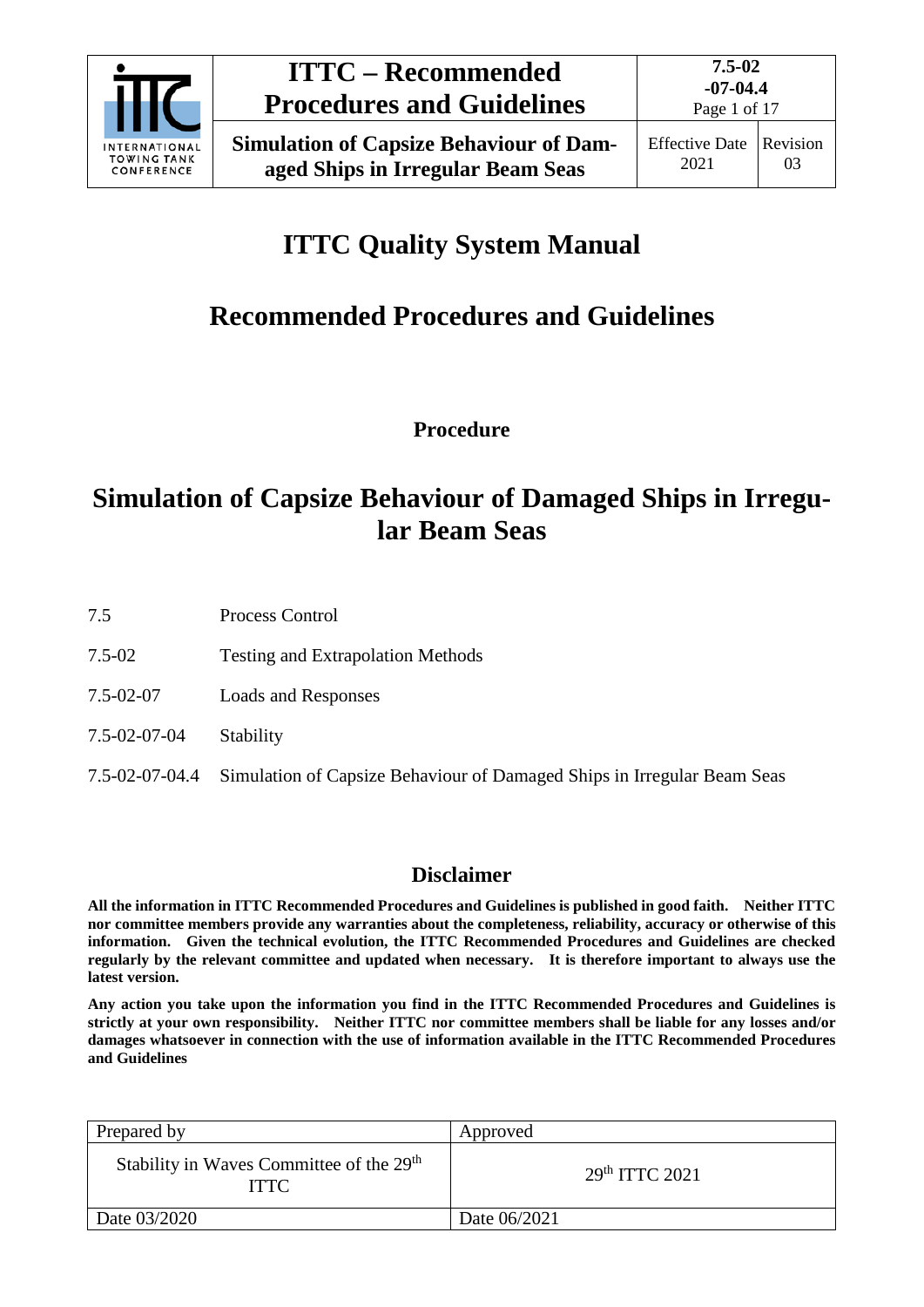

# **ITTC – Recommended Procedures and Guidelines**

**Simulation of Capsize Behaviour of Damaged Ships in Irregular Beam Seas**

### **Table of Contents**

| NUMERICAL METHODS3                      |
|-----------------------------------------|
| 2.1 Accounting for the Inertia of Flood |
|                                         |
| PREPARATION, SIMULATIONS                |
|                                         |
|                                         |
|                                         |
|                                         |
|                                         |

|  | 3.8 Capsize Band and Rate11         |
|--|-------------------------------------|
|  |                                     |
|  |                                     |
|  | 3.11 Documentation of simulations13 |
|  |                                     |
|  |                                     |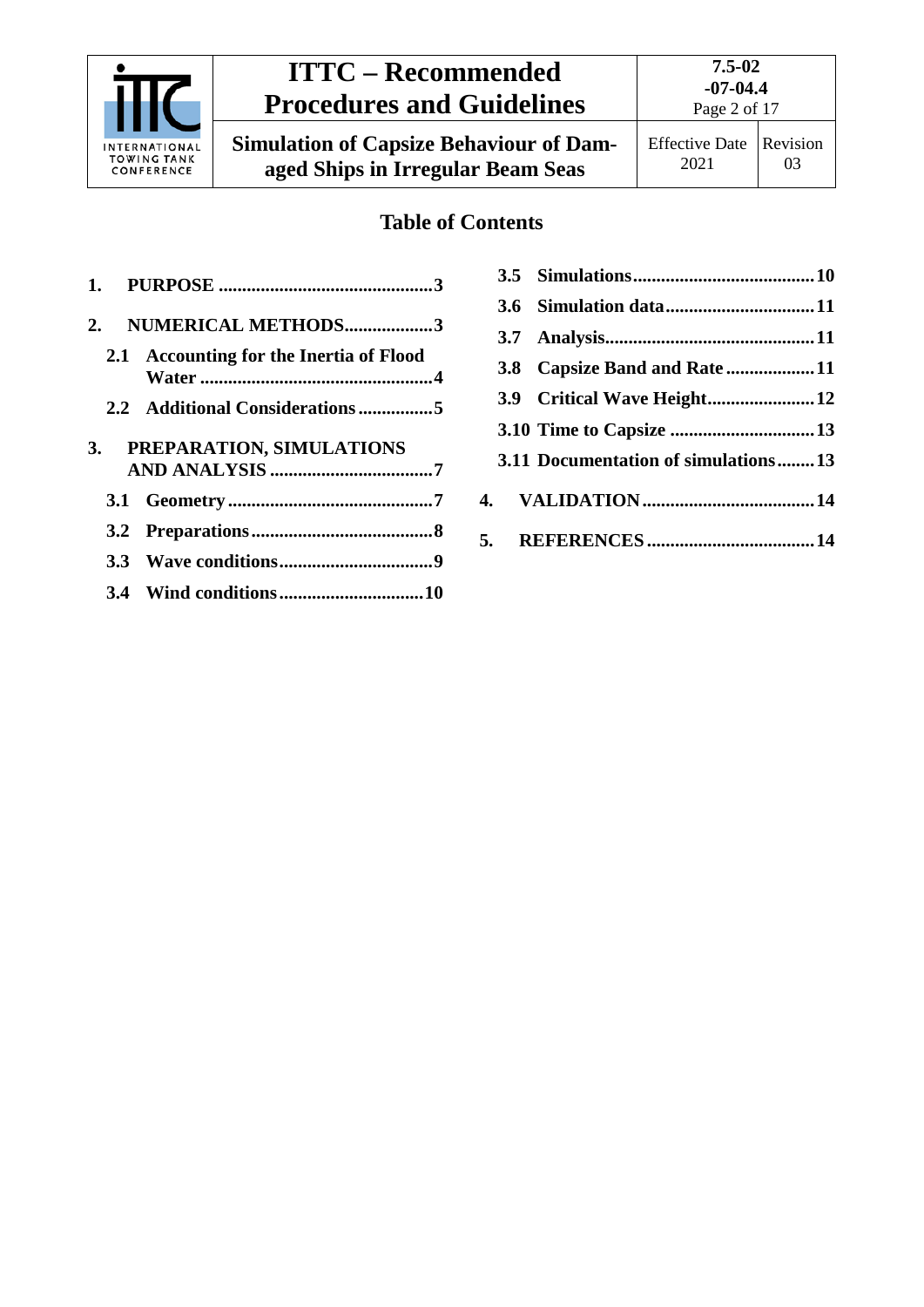

### **Simulation of Capsize Behavior of Damaged Ships in Irregular Beam Seas**

#### <span id="page-2-0"></span>**1. PURPOSE**

This procedure is for carrying out numerical simulations of motion of a damaged ship in waves including the flooding process to predict the occurrence of capsizing. For a full capsizerisk assessment a definition of capsize is required in combination with an assessment procedure. These two items are outside the scope of this procedure.

The term capsizing of damaged ships refers to loss of buoyancy (sinking) after flooding as well as insufficient righting arm to keep the ship under a prescribed heel angle. For instance, the IMO (Resolution MSC.141(76)) considers a RoRo ship model to have capsized when the instantaneous roll angle exceeds 30° or when the 3-minute average heel exceeds 20°. For naval ships capsize definitions may be quite different.

Due to the complexity of physical model experiments, the aim is to use computational tools that yield the most reliable results to the extent possible. For simulations of damaged ships however, computational time requirements play a major role in selecting a suitable computational method. The large number of simulation conditions (damage size and location, ship loading condition, sea states, *etc.*) and required simulation time length for determining a reliable capsize-risk figure often prohibit the use of advanced methods such as CFD.

#### <span id="page-2-1"></span>**2. NUMERICAL METHODS**

Simulation methods for a damaged ship in waves must combine ship motion in view of wave excitation and flooding dynamics. In general, there exists a strong interaction between the exciting waves, the ship motions and the flooding process. Ship motions are influenced both by the exciting waves and the amount of flood water and will have effects on flooding process, too. The whole process can be highly nonlinear, especially in case of large damage openings and larger ship motions. Hence, nonlinear time domain simulation methods are required.

The numerical method used for simulations of a damaged ship in waves should be capable of including:

- Time varying mass, inertia and restoring terms, as well as the varying CoG location,
- Large transient and large amplitude motions,
- Nonlinear hydrostatic restoring, which means the nonlinear dependence of restoring force with the heeling angle due to the several effects including the influence of flooding water in tanks/deck spaces, large amplitude rolling, time varied righting arm in wave.
- Nonlinear wave excitation forces, which means that the wave excitation force is not dependent on the incident wave height in a linear way due to several effects like the significant change of hull geometry under the incident wave profile and the nonlinear influence of the incident wave itself in relatively steep seas.
- Nonlinear hydrodynamic reaction forces, which means that the fluid force estimation from radiation forces due to ship motions and diffraction forces due to the interactions of ship with the incident wave needs to consider the influence of nonlinear boundary conditions at the ship body and water free surface, one of the typical influences being that the added mass and damping coefficients depend on the significant change of hull geometry.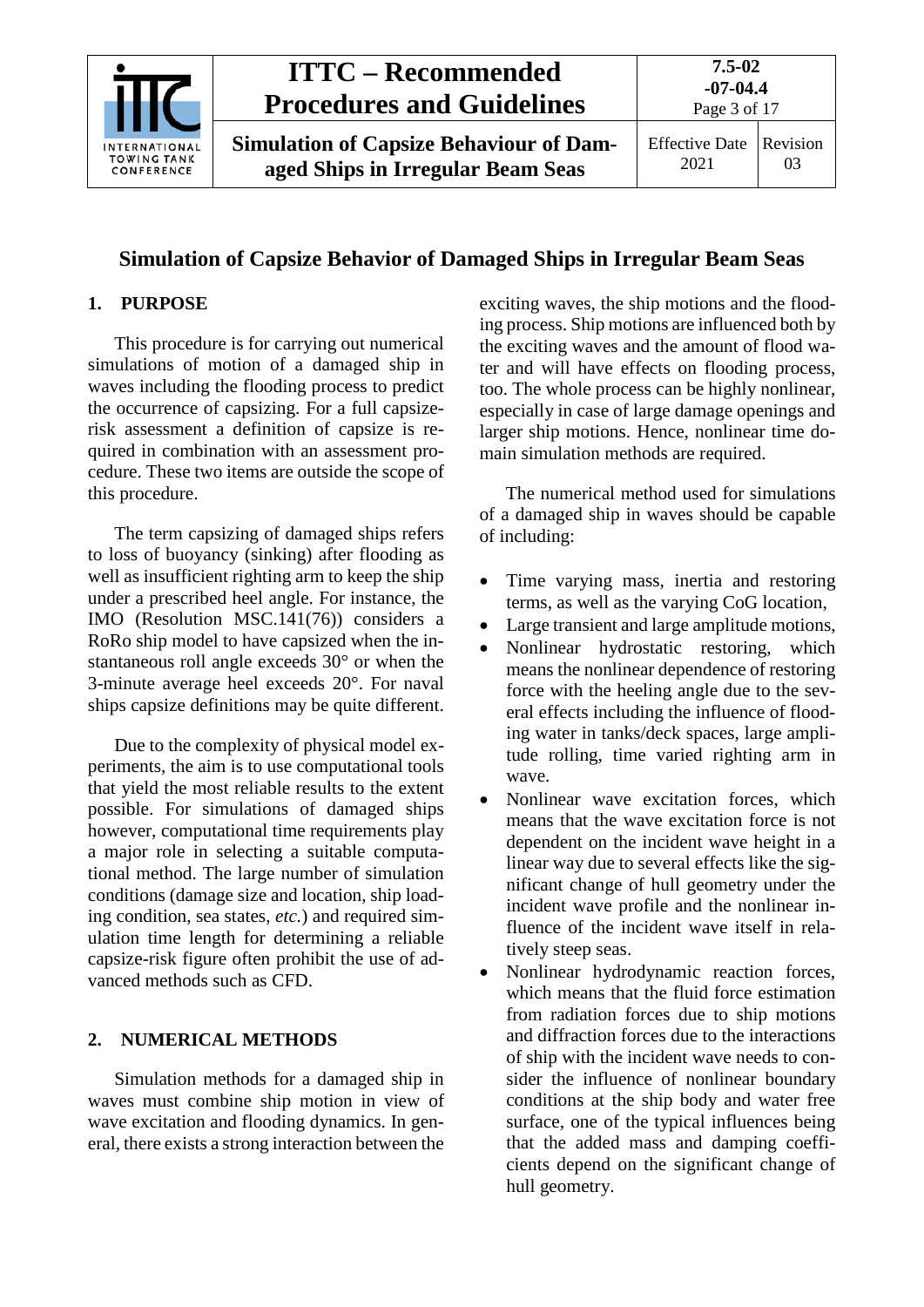

| NAL<br>NK<br>CE | <b>ITTC – Recommended</b><br><b>Procedures and Guidelines</b>                       | $7.5 - 02$<br>$-07-04.4$<br>Page 4 of 17 |    |
|-----------------|-------------------------------------------------------------------------------------|------------------------------------------|----|
|                 | <b>Simulation of Capsize Behaviour of Dam-</b><br>aged Ships in Irregular Beam Seas | Effective Date Revision<br>2021          | 03 |

- Viscous effects, especially for roll damping
- Water on deck dynamics and coupling with ship motions
- Flood water dynamics, including flow between compartments and sloshing.

#### <span id="page-3-0"></span>**2.1 Accounting for the Inertia of Flood Water**

Newton's Second Law states that the force (moment) on a body is equal to its time rate-ofchange of momentum (angular momentum). For a body of constant mass (moment of inertia) this translates to  $\vec{F} = m\vec{a}$ ,  $(\vec{M} = I d\vec{\omega}/dt)$ However, for a variable mass body such as a rocket which is burning fuel and ejecting gas or a damaged ship in a seaway taking on and possibly discharging water, the  $\vec{F} = m\vec{a}$  analogy is not correct, but in fact the time-rate-of-change of mass must be taken into account (Sommerfeld, 1952). As the force must remain independent of the coordinate system, a simple application of the rule for differentiation of the product of two functions is not correct—the contribution from the time-rate-of-change of mass term belongs on the left-hand side of the equation with the force. In the context of rocket propulsion, the time-rate-of-change of mass contribution is the equivalent of the thrust of the rocket motor, and the entire system must be looked at as a constant mass system. Similar analogies apply to the time-rate-of-change of moment of inertia.

If we represent the momentum of the vessel as  $\vec{p}$  and the angular momentum as  $\vec{L}$ , where  $\vec{p} = m\vec{V}$  and  $\vec{L} = I\vec{\omega}$ , with *m* the mass of the ship,  $\vec{V}$  the velocity, I the moment of inertial tensor and  $\vec{\omega}$  the angular velocity, then Newton's second law can be written as:

$$
\vec{F} = m \frac{d\vec{v}}{dt} \n\vec{M} = I \frac{d\vec{\omega}}{dt}
$$
\n(1)

When the mass and hence the moment of inertia are constant, then these equations reduce to the traditional  $\vec{F} = m\vec{a}$  form. However, in the damaged condition, the vessel's mass and moment of inertia vary with time and the equations of motion must be written in the above form. Rewriting equation (1) to account for the intake or discharge of floodwater as for a closed system yields:

$$
\vec{F} + \vec{v'} \frac{dm}{dt} = m \frac{d\vec{v}}{dt}
$$
\n
$$
\vec{M} + \vec{\omega'} \frac{dl}{dt} = I \frac{d\vec{\omega}}{dt}
$$
\n(2)

where  $\overrightarrow{v'}$  and  $\overrightarrow{\omega'}$  are the relative velocity and angular velocity of the flooding (discharging) water relative to the vessel, respectively, with the same sign conventions on the flow velocities as for vessel motions. All of the quantities  $\overrightarrow{v'}$  $dm/dt$  and  $\omega'$  can be determined from analysis of the flow at the damaged opening. If there is flow between flooded compartments, then the flow between the compartments must be incorporated in a similar manner. The of  $dI/dt$  is somewhat more complex as it involves the actual shape of the compartment. The formulation and solution of the coupled ship-flood water motion problem was elaborated by Spanos et at. (1997) and Papanikolaou et al (2000).

The floodwater in a fully filled compartment is often treated as a part of the ship and treated as a solid. In rectilinear acceleration, the floodwater acts like a solid. In rotational acceleration however, the moment of inertia is smaller than that of a solid, because there is a part of water that does not rotate with the ship, see ITTC  $(2014)$ . Lee  $(2014)$  shows the ratio of the moment of inertia of floodwater and that of solids for various shapes of compartments.

$$
C_R = I_{Liquid}/I_{\text{solid}}
$$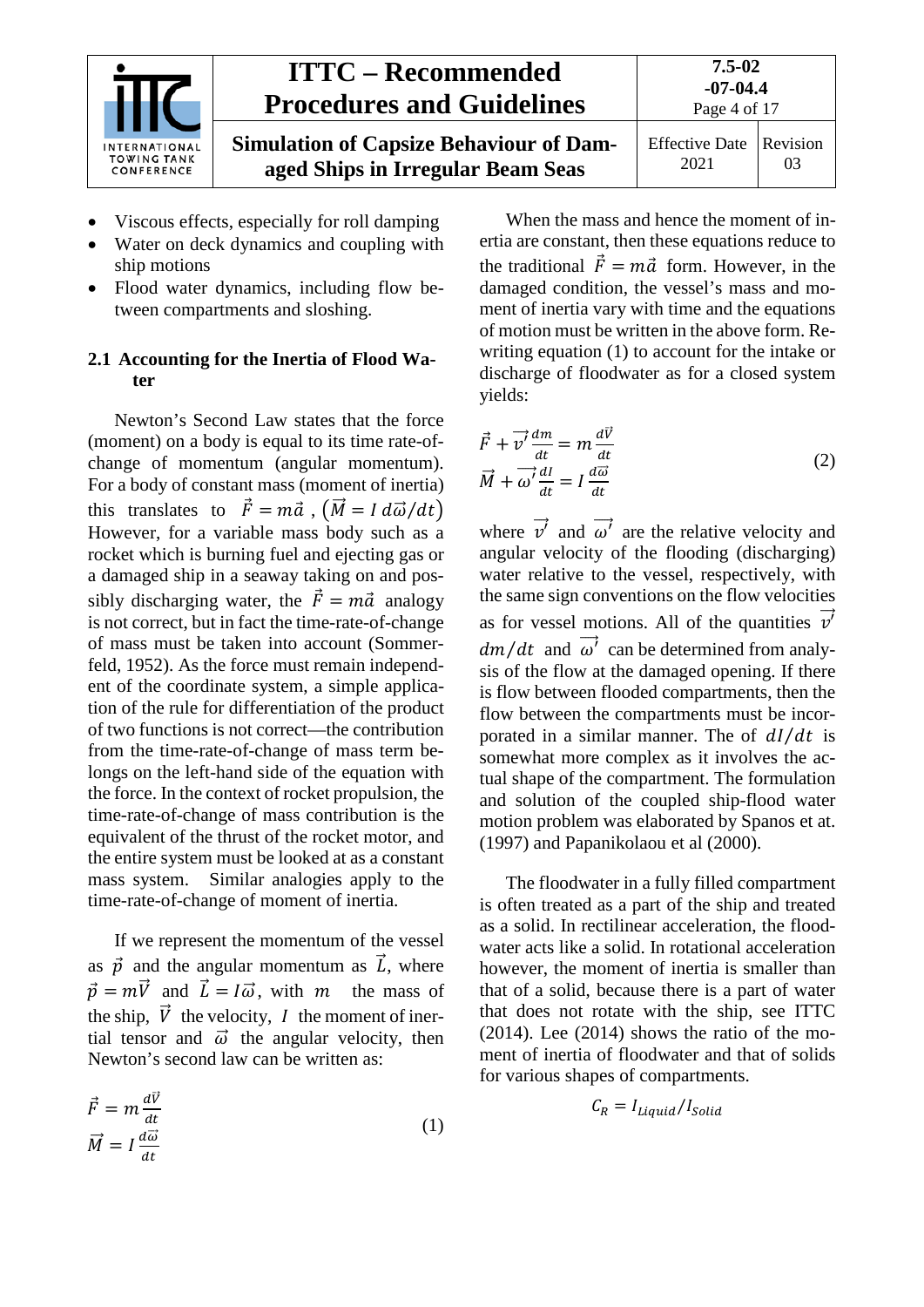

where  $I_{Liquid}$  and  $I_{Solid}$  are the moment of inertias of the floodwater when treated as liquid and solid respectively.

The following, Figure 1 shows the shapes of compartment treated in his study.



Figure 1 Various cross-section shapes of tanks useful for application from Lee (2014)

The inertias of the fluid in tanks of different aspect ratios and shapes, Figure 2, become small as the aspect ratio goes to unity. The solid lines of Figure 2 are analytical or numerical results while the dashed lines are an estimation formula that provide accurate results.

The approximate formula for the moment of inertia of the fluid in a tank given in Lee (2014) is:

$$
I_{Liquid} = \rho k_e \frac{A^2}{\pi} \left(\frac{hb}{h^2 + b^2}\right),\tag{3}
$$

where *A* is the cross-sectional area of the tank, *h* is the height of the tank, *b* is the width of the tank, and  $k_e$  is given by the following:

$$
k_e = \begin{cases} (\pi/4)^{1/2} & \text{for rectangle} \\ (\pi/2\sqrt{3})^{1/3} & \text{for hexagon} \\ \left(\frac{\pi}{8(\sqrt{2}-1)}\right)^{1/4} & \text{for octagon} \\ 1 & \text{for ellipse} \end{cases}
$$
(4)



Figure 2 Moment of Inertia prediction of fully filled liquid for various shaped tanks; calculated and estimated from Lee (2014)

#### <span id="page-4-0"></span>**2.2 Additional Considerations**

Nonlinearity is required to account for the changes in mean heel, draft and trim due to flooding. The principal axes of inertia may change as well due to the flood water mass. Water may appear on the weather deck. Furthermore, the method of determining the viscous reaction forces should be capable of dealing with a ship drifting in irregular seas.

In view of the use of the instantaneous roll and mean heel in survivability criteria it is recommended that unsteady wind loading be included in the excitation forces. It is noted that unsteady wind loads may also affect the flooding process through their effect on the heel angle.

Beside a method that includes nonlinear hydrodynamics, the effects of flooding must be accounted for. Air compressibility effects must be determined when the compartments are not or partially ventilated. For RoRo type ships, sloshing of flood water on large, open deck spaces is important. The method should be capable of dealing with multi-compartment configurations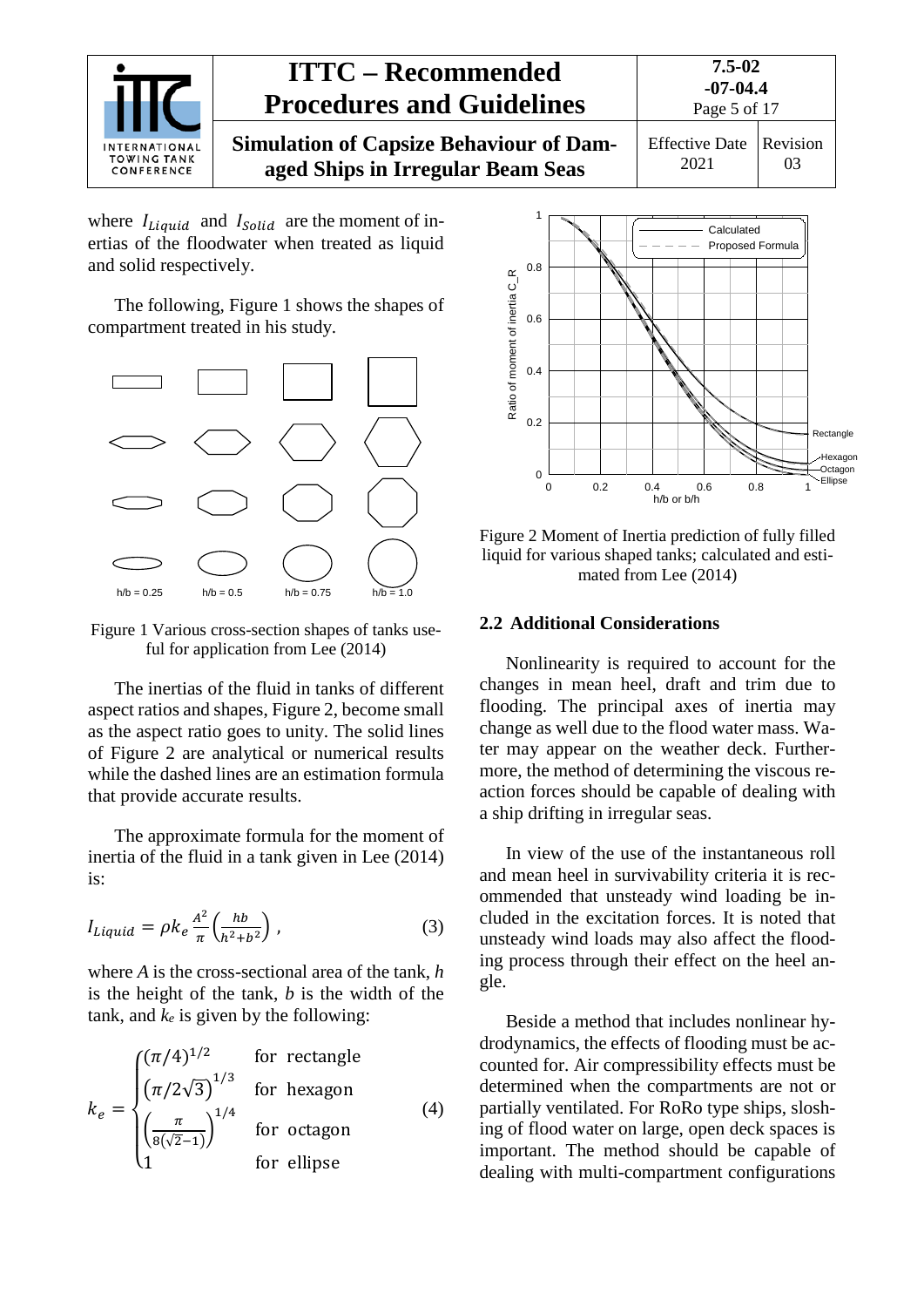

connected through doors, vents (down flooding) and ducts. The size of openings can be large and in and outflow of flood water may have a chaotic character. In this case some sensitivity analysis would be advisable.

Several types of flooding methods can be used, varying from fast methods based on Bernoulli'slaw to more advanced but complex CFD based methods, including SPH methods. Most times a compromise must be sought between fidelity and computational resources.

The free surface in tanks and flooded open spaces is often modelled by one of the following methods, in increasing computational cost order: (1) plane and horizontal; (2) plane and free movable (lumped mass models) (Papanikolaou and Spanos, 2002); (3) free by using of shallow-water-equations (Glimm, 1965; Chorin, 1976; Dillingham, 1981; Söding, 2002); (4) by blended methods using CFD for capturing the sloshing effects (Gao et al., 2011).

Most flooding methods are based on Bernoulli type equations. By using a pressure correction method air compressibility can be taken into account. Such flooding methods have been shown to yield accurate results for ships with relatively small compartments (no significant sloshing) and small openings, see Ruponen (2007).

However, for RoRo vessels sloshing can be of importance. This can be approximated by using the equivalent gravity angle approach (lumped mass models with a moving plane free surface). Better yet, shallow water equations can be used to account for sloshing, and should yield more accurate results, see Cho *et al* (2006), at the expense of a computational burden. Sloshing should be taken in to account when the natural frequency of the water motion in a flooded compartment  $\omega_{nf} = \frac{\pi}{b} \sqrt{gh}$  is close to the frequency of the ship roll motion  $\omega$ :  $0.7\omega \leq$ 

 $\omega_{nf} \leq 1.25\omega$ . Here *h* is the height of the water level and *b* is the width of the compartment.

Coupling the seakeeping method with CFD for flooded compartments is a logical next step. CFD methods are capable of dealing with highly complex and chaotic flows as well as sloshing and air compressibility. For relatively simple compartment configurations such methods have appeared recently, see Strassner *et al.* (2009). For the case of a Ro-Ro ferry in regular beam waves, Gao et al. (2011) presented a methodology for assessing the behaviour of a damaged ship in waves by coupling a seakeeping solver with a volume-of-fluid (VOF) solver. However, the computational burden seems still too high for application to ships with a complex compartment arrangement and for Monte-Carlo type simulations, *i.e.* performing a large number of time domain simulations. For example, a full capsize-risk assessment is estimated to require a simulation duration of 10,000 hours real time: 5 loading conditions, 10 damage positions and /or sizes, 20 sea states, 10 wave seeds and a 1 hour simulation duration. This means that the simulation tool should be faster than real time and that it must be used on multi-processor hardware.

Another feature that may be required for simulations for damaged ships is the ability to include effects due to:

- collapsing watertight doors and bulkheads,
- leaking (watertight and non-watertight) doors and bulkheads,
- counter flooding measures, for instance pumping ballast water in compartments,
- cross flow ducts,
- forward speed effects on water ingress at the instant the damage is created,
- flood water loads and loads in waves, for analysing the (weakened) ship structure,
- as well as air compressibility.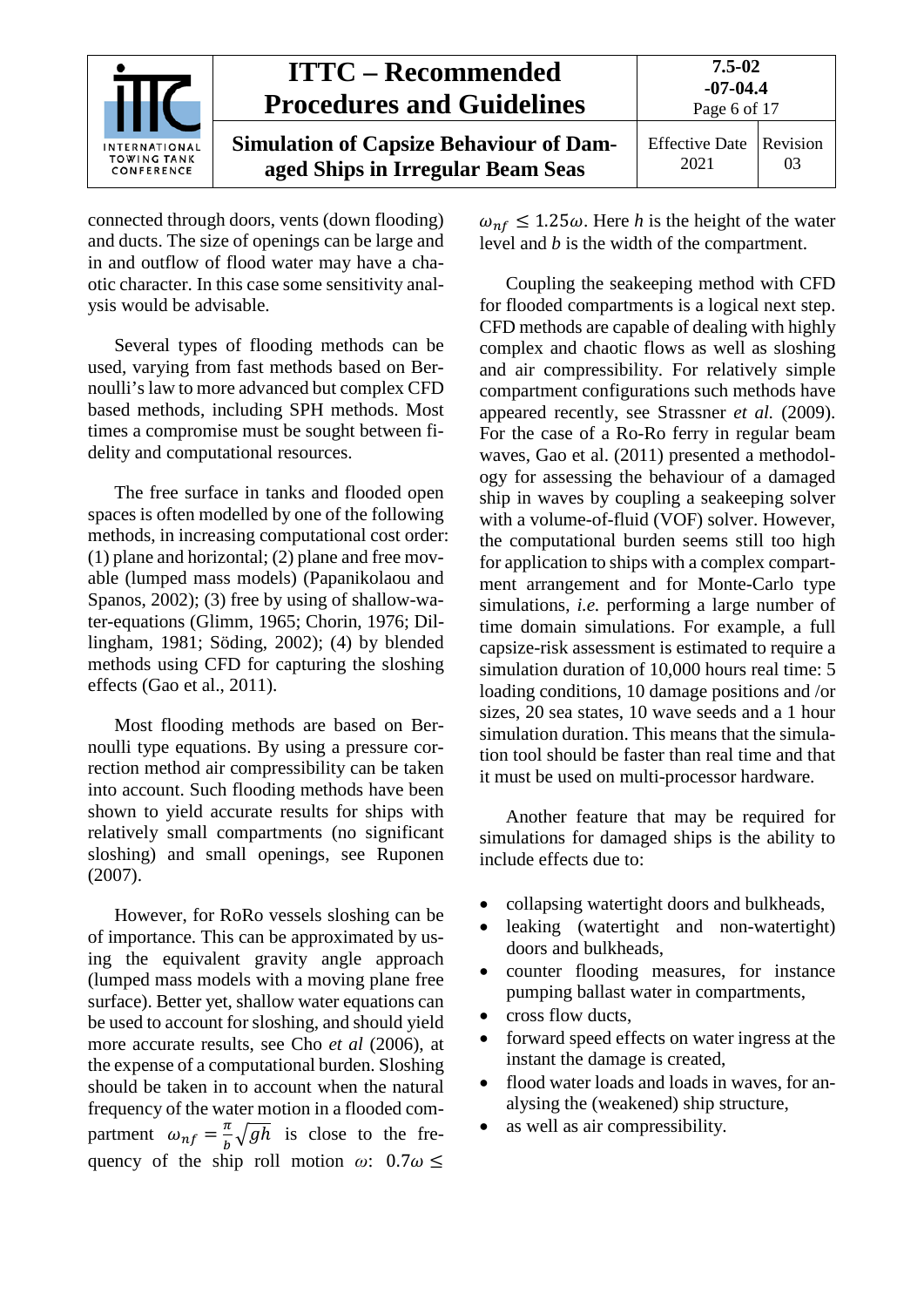

#### <span id="page-6-0"></span>**3. PREPARATION, SIMULATIONS AND ANALYSIS**

#### <span id="page-6-1"></span>**3.1 Geometry**

The discretisation of the hull form should be such that buoyancy and restoring forces can be accurately predicted. The calculated displacement and  $\overline{GZ}$  curve should be within the accuracy of well-established hydrostatics software. Other hydrostatic data such as water plane area, block and prismatic coefficients are also useful checks on the geometry discretisation. A check on geometry errors by means of 3D surface plots is recommended. It is noted that besides hydrostatics, wave excitation forces are also sensitive to the geometry discretisation and the same discretisation error margin as for the  $\overline{GZ}$  curve can be used: 2.5%. This should be verified by grid refinement.

According to IMO (MSC.76/23/Add.1), for Ro-Ro ships the superstructure should be included up to at least three superstructure deck heights above the bulkhead deck to include effects of reserve buoyancy, wave excitation and down flooding openings.

The correct mass, position of the centre of gravity and radii of gyration in the transverse and longitudinal directions corresponding to the data on the full scale ship should be used. In the absence of more accurate knowledge, a value of 0.35*B* to 0.45*B* for the roll radius of gyration, and  $0.25L_{PP}$  for both the pitch and yaw radii of gyration are generally used. The roll radius of inertia for the intact ship can also be estimated by Eq.1 in ITTC Procedure 7.5-02-07-04.2.

Forces due to appendages such as rudders, skegs, bilge keels and fin stabilisers, affecting the roll motion and drift velocity should be included. For roll damping one is referred to the ITTC Procedure 7.5-02-07-04.5 on Numerical Estimation of Roll Damping.

The internal configuration should include all compartments, vents, other openings and cross ducts having an effect on flooding and air compression.

The volume permeability of floodable spaces should be modelled correctly. If no information is available for a specific ship, the ITTC Procedure 7.5-02-07-04.2 Model Tests on Damage Stability in Waves recommends volume permeability for non Ro-Ro vessels as follows:

- Void spaces: 100%
- Passenger or accommodation spaces: 80%
- Engine room: 70%
- Machinery spaces: 70%

For passenger ships, the ITTC Procedure 7.5-02-07-04.2 Model Tests on Damage Stability in Waves recommends volume recommends using SOLAS-defined permeability:

- Void spaces: 98%
- Passenger or accommodation spaces: 98%
- Engine room: 85%
- Machinery spaces: 60%

Special consideration should be given in the case of active buoyancy and stability recovery systems using inflatable devices (Chodankar, 2016, Zilakos I. and Toulios, 2018) or highly expandable foam (Vassalos et.al. 2016). Such systems may reduce significantly the permeability of a space over time following an accident. In order to capture accurately their impact to the floatability and the stability of the ship, the numerical simulation codes should model correctly: the timing and geometry of the inflation/expansion, the impact of the flood water pressure and air pressure build up due to potential blockage of vents, the impact of the position of the vessel (heel and trim) to the inflation/expansion process and any potential asymmetries resulting from them.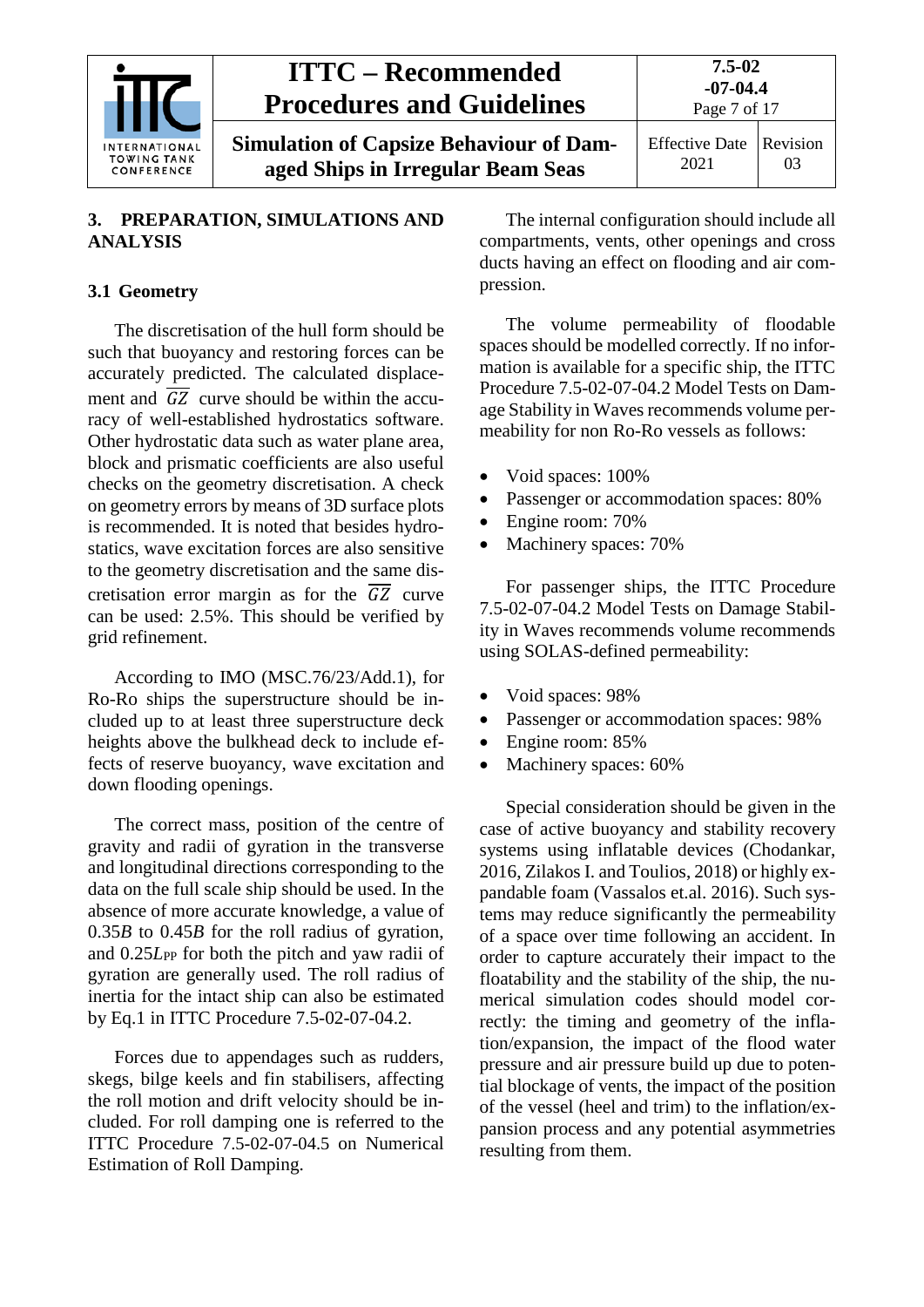

When CFD is used to determine flooding, the permeability can be accounted for by using simple shapes such as blocks or cylinders. When using Bernoulli-type flooding methods, the permeability can be specified when generating tank tables. Tank tables define the relation between the water level and the mass and centre of mass of the floodwater in a compartment. In practice, the permeability is usually not homogeneously distributed over the compartment volume, however this is generally neglected in Bernoulli-type flooding methods. It is recommended to describe the methodology applied to implement permeability.

Another feature specific for Bernoulli-type flooding methods is the need to use discharge coefficients  $(c_p)$ . These coefficients relate the pressure difference over an opening to the flow velocity  $u_B$  through that opening and they were first discussed by Evangelista Torricelli (1643). Recent research has confirmed the values applicable to damaged ship numerical simulation (e.g. Ruponen, 2007):

$$
u_B dA = sign(h_B - h_A)c_D \sqrt{2g|h_B - h_A|} dA(5)
$$
  

$$
C_D = \frac{1}{\sqrt{1+K_L}} \tag{6}
$$

According to Ruponen (2007), discharge coefficients typically have a value of  $C<sub>D</sub>=0.60$  to  $0.70$  for small openings. For larger openings,  $C_D$ values about 0.5 are usual. Note that discharge coefficients also depend on the shape of the opening and could be affected by scale effects, Katayama and Ikeda (2005). Furthermore, discharge coefficients are usually kept constant during the simulation, which is not always correct.

The location and size of damage openings is generally defined in the applied damage stability criteria. The location follows from either the most probable position or a worst location in terms of flooding effects, see for instance SO-LAS 2009 (MSC.194(80) regulation II-1/8.2.3.2).

The opening width is typically 10-15% of the ship length. The height of the opening covers two floodable decks. The shape of the damage opening is a simple triangle, rectangle or trapezoid. More useful information can be found in SOLAS 90 regulation II-1/8.4.1 or in MSC 76/23/Add.1.

Other rules/criteria apply to naval vessels (Sarchin and Goldberg, 1962) and high speed crafts (see HSC code (2000)).

During the simulations, the instantaneous submergence of the opening must be determined, accounting for ship motions and wave elevation. If the vertical extent of the opening is large, a horizontal strip wise approach should be taken to deal with local pressures and velocities. For a large horizontal opening extent, variations in pressures and velocities can be taken in account by subdividing the opening in more than one part.

#### <span id="page-7-0"></span>**3.2 Preparations**

Since flooding simulations in waves involve a number of complex physical phenomena with a sometimes chaotic nature, small differences in wave induced ship motions, damage openings, vents, doors, *etc.*, affecting the flooding process, may have large effects on the final result, *i.e*. to capsize or not to capsize. Furthermore, it is difficult to distinguish between cause and effect when inspecting for instance time traces of the amount of flood water in certain compartments. Therefore it is recommended to check and document a number of basic properties before performing the actual time domain simulations.

As a first basic check, the trim and draught at calm water should match the displacement and location of the centre of gravity within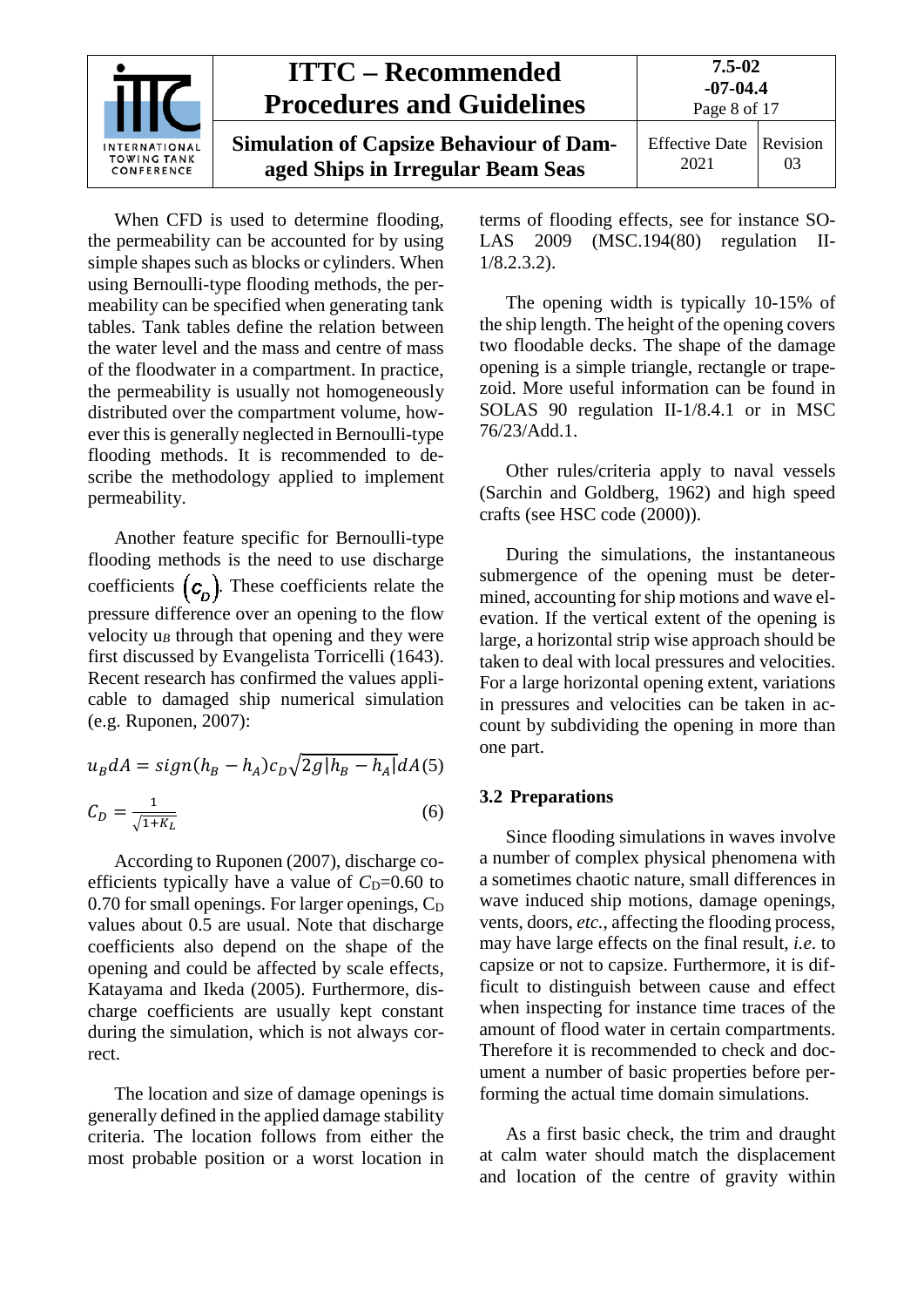|                                                          | <b>ITTC – Recommended</b><br><b>Procedures and Guidelines</b>                       | 7.5-02<br>$-07-04.4$<br>Page 9 of 17 |    |
|----------------------------------------------------------|-------------------------------------------------------------------------------------|--------------------------------------|----|
| <b>INTERNATIONAL</b><br><b>TOWING TANK</b><br>CONFERENCE | <b>Simulation of Capsize Behaviour of Dam-</b><br>aged Ships in Irregular Beam Seas | Effective Date Revision<br>2021      | 03 |

2.5%. Next, the  $\overline{GZ}$ -curves for the intact and equilibrium damaged condition (calm water) should be compared with these from hydrostatic software packages. The differences in  $\overline{GZ}$ should be less than 2.5% up to the point of vanishing stability.

Next, a zero forward speed roll decay simulation should be performed for the intact case to check the external roll damping. Initial amplitudes of 15 to 25 degrees are to be used. For the equilibrium damage case with a constant amount of flood water (closed damage opening) a roll decay simulation can be performed as well. It is recommended to compare the derived roll response for the intact and damaged cases with those from model tests on a similar ship and damage cases. This is of particular relevance when sloshing is expected to occur. When no experimental data are available more general validation data can be used, see Section 4.

It should be realised that before and/or during roll decays with flood water present in a multiple compartment configuration, asymmetric and up and down flooding can occur which can make the resulting roll motion non-periodic and rather dependent on the initial heel angle and potentially on how long the vessel was held at the initial heel angle. The procedure and results should be documented, especially differences between simulated and experimental roll response.

Generated tank tables should be visually inspected for inconsistencies and irregularities.

For the equilibrium damage condition in calm water, the water level in fully ventilated compartments extending through the water line should be equal to the water level outside the ship (sea level). For non-vented compartments, the air pressure should match the hydrostatic pressure at the opening.

It is also recommended that a sensitivity analysis on discharge coefficient values and compartment permeability be performed.

Furthermore, it is recommended to investigate the basic drifting behaviour (velocity and heading) of the ship under influence of a constant force, for instance a constant wind loading. Drifting in regular waves can be investigated as well (for instance for deterministic validation), but it should be noted that the drifting behaviour in regular waves can be markedly different from that in irregular waves.

#### <span id="page-8-0"></span>**3.3 Wave conditions**

The simulations are generally carried out in long-crested irregular beam waves. Simulations and model tests have shown that the flooding process in regular waves can be different than and not representative of that in irregular waves. Therefore, it is recommended not to perform simulations in regular waves other than for better understanding and validation purposes. No data is available on the need to conduct simulations in short-crested seas and this should be subject to further investigation. The quality of the numerically generated waves may be not sufficiently good when using a boundary element method (BEM) and has to be checked to ensure they resemble real waves. The simulation method should be capable of including wave spectra for the area of operation or as required by rules. In absence of information on specific spectrum data, JONSWAP and ITTC (1978) spectra should be used (see ITTC Procedure 7.5- 02-07-02.1).

A maximum characteristic wave steepness of  $H_{1/3} / (g T_p^2 / 2\pi) = 0.05$  is recommended as a guide,  $H_{1/3}$  being the significant wave height and  $T_P$  the peak period.

For determining the survival wave height, *i.e*. the wave height at which the capsize criteria are exceeded, a series of simulations must be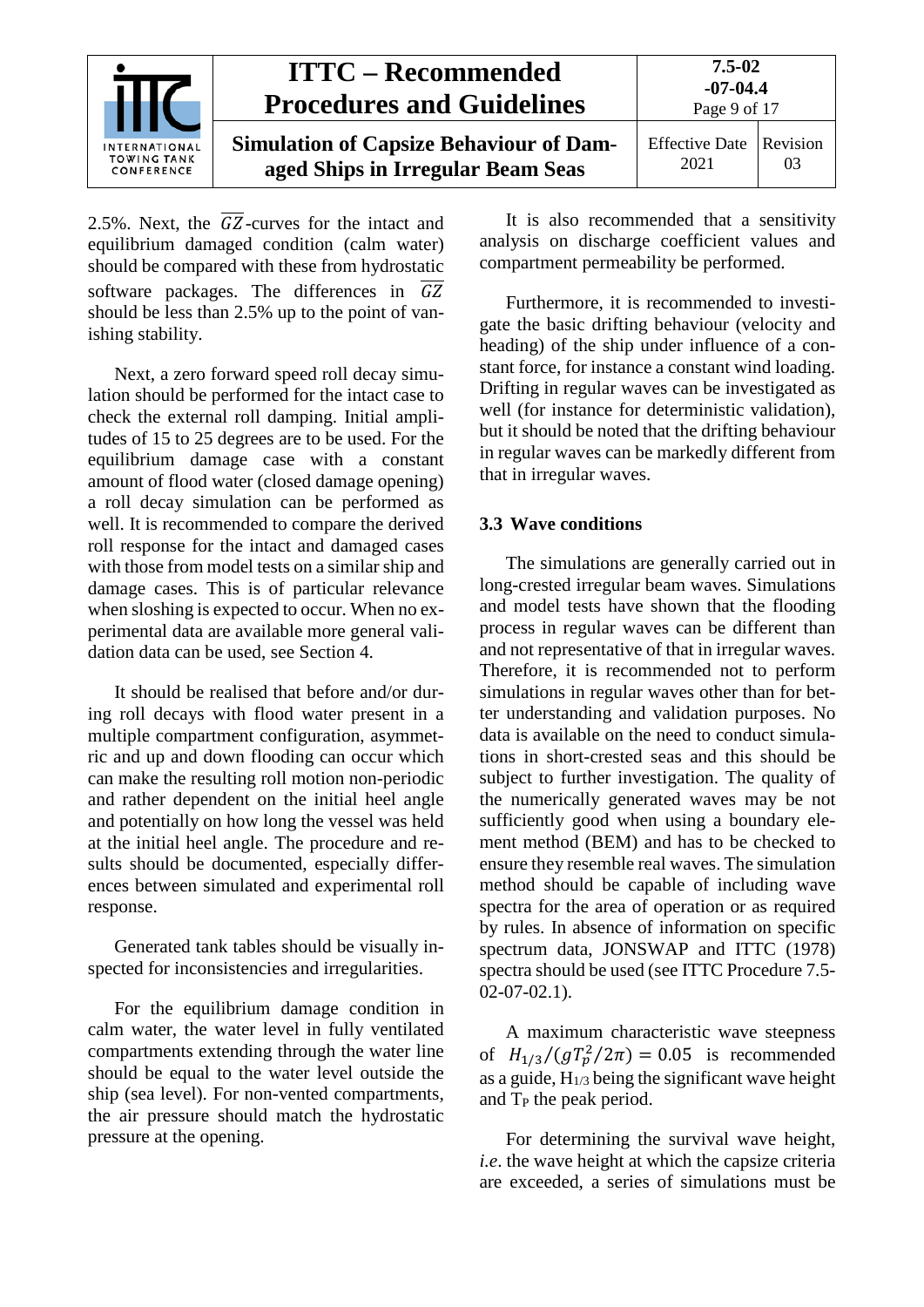

performed for a matrix of  $H_{1/3}$  and  $T_{\rm P}$  combinations, selected from the wave statistics for the area of operation. For efficiency it is recommended to start with wave spectra at the expected survivability limit and to go upwards and/or downwards in wave steepness until the limit is well defined.

The wave signal generated from the spectrum should not repeat during a simulation. It is recommended to use randomly spaced frequency bands and to use one very narrow frequency band near the peak frequency. At least 100 frequencies should be used to discretise the long-crested wave spectrum. For short-crested spectra 100 frequencies times 25 wave directions are recommended for discretisation. It is recommended to check the autocorrelation of the generated wave elevation to ensure that it remains small for enough time and they do not show spikes that will indicate repetition.

#### <span id="page-9-0"></span>**3.4 Wind conditions**

At zero speed (drifting), wind forces can be important as they have an effect on ship heading, drifting direction and velocity and thereby on flooding and heel angles. The wind velocity can be constant, properly specified by a given wind profile, or wind gusts and direction variations can be generated from multi directional wind velocity spectra. Wind load coefficients in six degrees of freedom can be obtained from wind tunnel experiments and CFD, or from empirical methods based on non-dimensional wind tunnel data. Examples are Isherwood (1972), Blendermann (1994) and Fujiwara *et al* (1998).

#### <span id="page-9-1"></span>**3.5 Simulations**

Forward speed effects at the instant that damage occurs can have an important effect on initial flooding (Herald of Free Enterprise, Estonia). However, starting the simulation with the

condition (speed and heading) at which the damage is expected to occur adds more degrees of freedom to the problem and the effects of an instantaneous opening or damage at forward speed with another ship present (collision) can probably not be simulated adequately with the current state of the art. As a compromise and until more complete tools and more powerful hardware are available, the ship can be initially positioned in beam seas with zero drifting velocity. The wave height should be slowly increased from zero to its nominal height through the use of a ramp function. A similar ramp function can be used for the wind velocity. During this ramp-up period the ship will assume its initial drifting velocity and heading angle.

The damage opening may be closed initially and then opened once the wave height has reached its nominal value. The initial transient heel can be simulated in this way, but it is not very representative of the actual transient when a collision or grounding occurs. Alternatively, the simulation can be started with the equilibrium amount of flood water on board and the corresponding equilibrium draft, trim and heel. The damage opening then opens at the start of the simulation.

For damage model testing of passenger ships an additional heeling moment that is likely to be present in an emergency situation can be included. This can be caused by passengers gathering at the edge of the deck for life boat launching. For RoPax ferries a heeling moment resulting in a 1 degree heel angle towards the damage side is recommended by IMO-MSC 76/23/Add.1. It is noted here that heeling moments may already be present due to wind.

During the simulation the ship must be allowed to drift freely under influence of waves and wind. The damage opening should be facing the incident waves since experience indicates that this is generally worse than when the damage opening is at the leeward side. Nevertheless,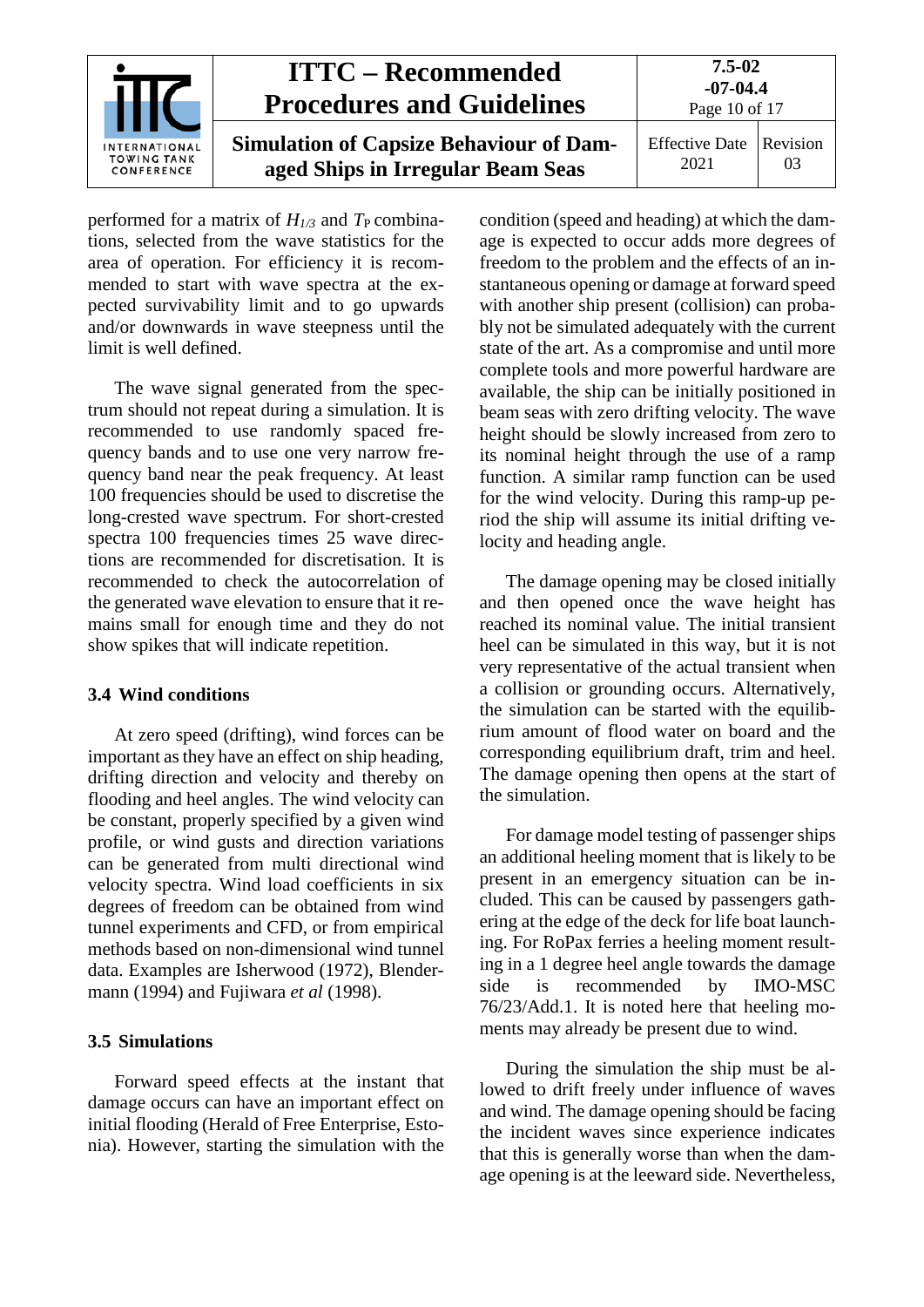

for some critical cases the effect of having the damage opening at the leeward side should be investigated.

Per condition (displacement, CoG location, sea state, damage opening, *etc*.) at least 10 simulations should be performed with a duration sufficient for 30 minutes *after* reaching a steady state (in terms of the three-minute average draft, trim, heel angles and drift velocity) to obtain extreme value statistics. In each of the 10 simulations a different wave realisation must be obtained.

#### <span id="page-10-0"></span>**3.6 Simulation data**

In order to analyse the possible capsizing process, the following quantities should be stored, as applicable, at a sufficient sampling rate (at least 20 divided by the natural roll period):

- Ship position in space.
- Average ship draught, heel angle, drifting velocity and heading relative to the wave direction.
- Ship motions (displacements, velocities and accelerations) in 6 degrees of freedom.
- Wave elevation at the reference ship CoG position, the relative wave elevation at the damage opening(s) and possibly at a number of positions at the deck edge.
- Wind characteristics (speed, direction and gradient profile) at the ship position.
- Floodwater mass and level in each compartment, flow rate through openings and air pressure for non-ventilated compartments.

Visualisation of the ship motions in combination with the instantaneous floodwater levels and openings in the compartments is indispensable for analysing the simulation results.

#### <span id="page-10-1"></span>**3.7 Analysis**

Considering the possibly chaotic behaviour of flooding in irregular waves, the number of simulation runs and their duration should be documented. The level of confidence of estimated capsizing probability should be calculated by using the formula of a binomial probability distribution. A simple estimate of the capsizing probability,  $p_c$ , is a ratio of the number of capsizing events,  $N_c$ , to that of different realizations, *N,* as follows (from ITTC procedure 7.5- 02-07-04.1, Model Tests on Intact Stability):

$$
p_c = \frac{N_c}{N} \tag{7}
$$

If *p* is the true capsizing probability, the confidence interval of capsizing probability can be calculated by the following equation:

$$
\Delta p = \frac{2}{\sqrt{N}} \sqrt{p_c (1 - p_c)} z_{1 - \alpha/2}
$$
 (8)

Here,  $z_{1-\alpha/2}$  is the  $(1-\alpha/2)$  quantile of the standard normal distribution, which can be determined from the table of normal distributions and  $\dot{\alpha}$  is the confidence level of the predicted capsizing probability. The range of error tolerance of the capsizing probability can finally be determined as follows:

$$
p_c - \frac{\Delta p}{2} \le p \le p_c + \frac{\Delta p}{2} \tag{9}
$$

<span id="page-10-2"></span>with a probability of  $(1-\alpha)$ .

#### **3.8 Capsize Band and Rate**

Numerical simulations can be used to identify few distinct characteristics of the damaged ship. Capsize band is one of them. It was first introduced in the North West Research European Project (Vassalos et al., 1997) as "survival boundary". It indicates a band within which the transition from "safe" to "unsafe" takes place (Papanikolaou et.al., 2010). It corresponds to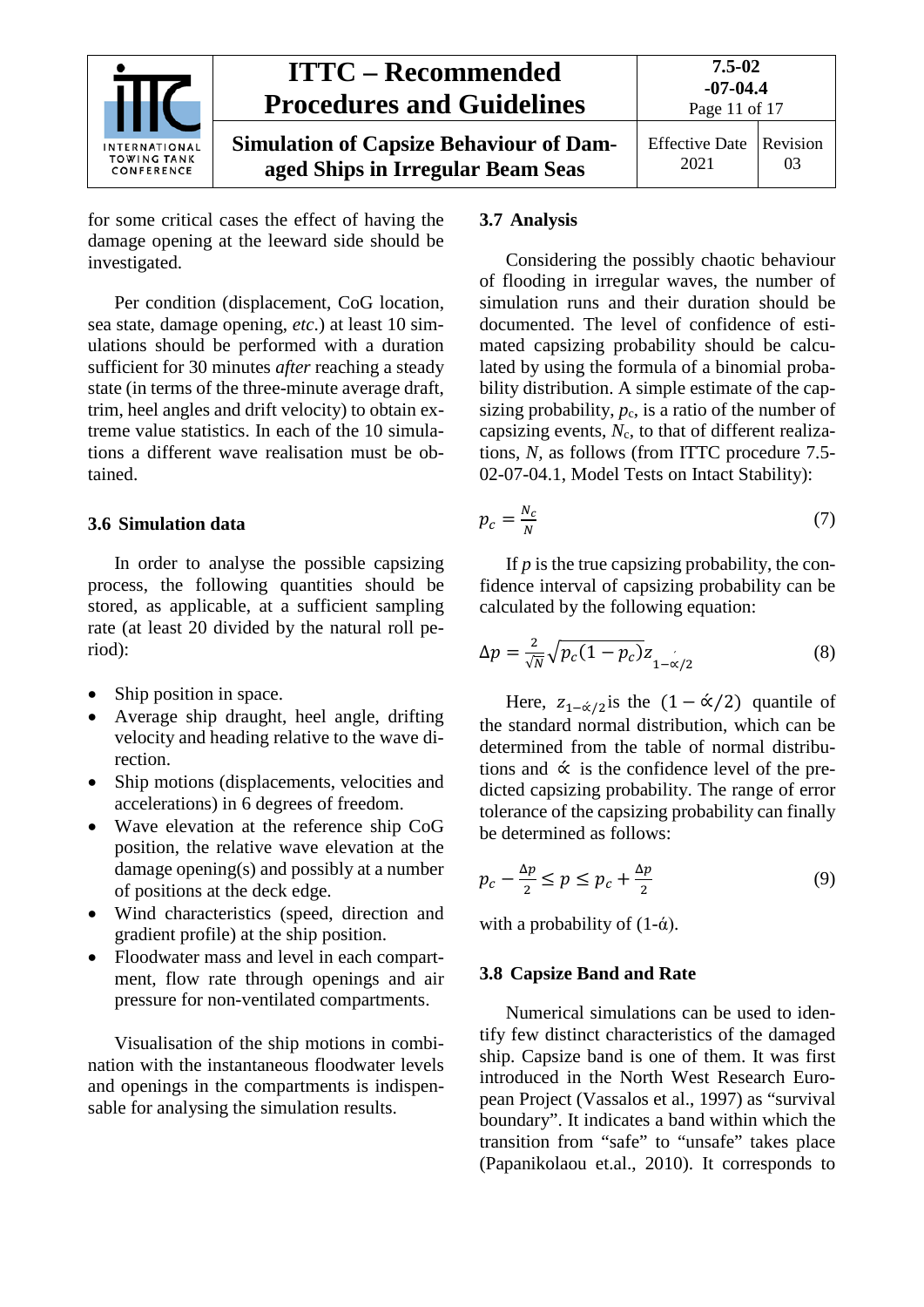

one damage case for different loadings conditions and sea states. The band starts at the maximum wave height where no capsizes are observed (given certain uncertainty levels) and ends at that wave height where all realisations result in loss. The wave heights are plotted against the variation of the KG or the GM. An example is shown in Figure 3.



Figure 3. Capsize band with indication of safe  $(P=1)$ , uncertain and unsafe regions  $(P=0)$  (Atzampos, 2019)

Directly linked to the capsize band is the concept of "rate of capsize" (PF) (Papanikolaou et.al., 2010). It is actually the probability of capsize, given a sea state. As such, PF is 0 at the lower end of the capsize band and 1 at the upper end. An example is shown in Figure 4.



Figure 4. Capsize rate and fitted sigmoid (Papanikolaou et.al., 2010)

The capsize rate follows a sigmoid shape distribution and it depends upon the time of observation. As such, in case of a limiting case of infinite exposure, the capsize rate distribution will turn into a unit step function as indicated in Figure 5 for increased simulation times (Papanikolaou et al., 2013).



Figure 5. Contraction of the capsize rate with increased time of observation (Papanikolaou et al., 2013)

#### <span id="page-11-0"></span>**3.9 Critical Wave Height**

The point of the capsize band where  $PF = 0.5$ is the "critical wave height"  $(H<sub>Scrit</sub>)$  and it is this value that is used by convention when referring to ship survivability (Tuzcu, 2003 and Papanikolaou et al., 2010). Tsakalakis et. al. (2010) observed that when the simulation time increases, the capsize band contracts towards its lower boundary (see Figure 5). Therefore, they propose that H<sub>Scrit</sub> is defined as the highest sea state at which no capsizes are observed within 30-min runs.

The relationship between the stability parameters and the critical significant wave height has been discussed by Tuzcu and Tagg (2002). A concept for the calculation of the probability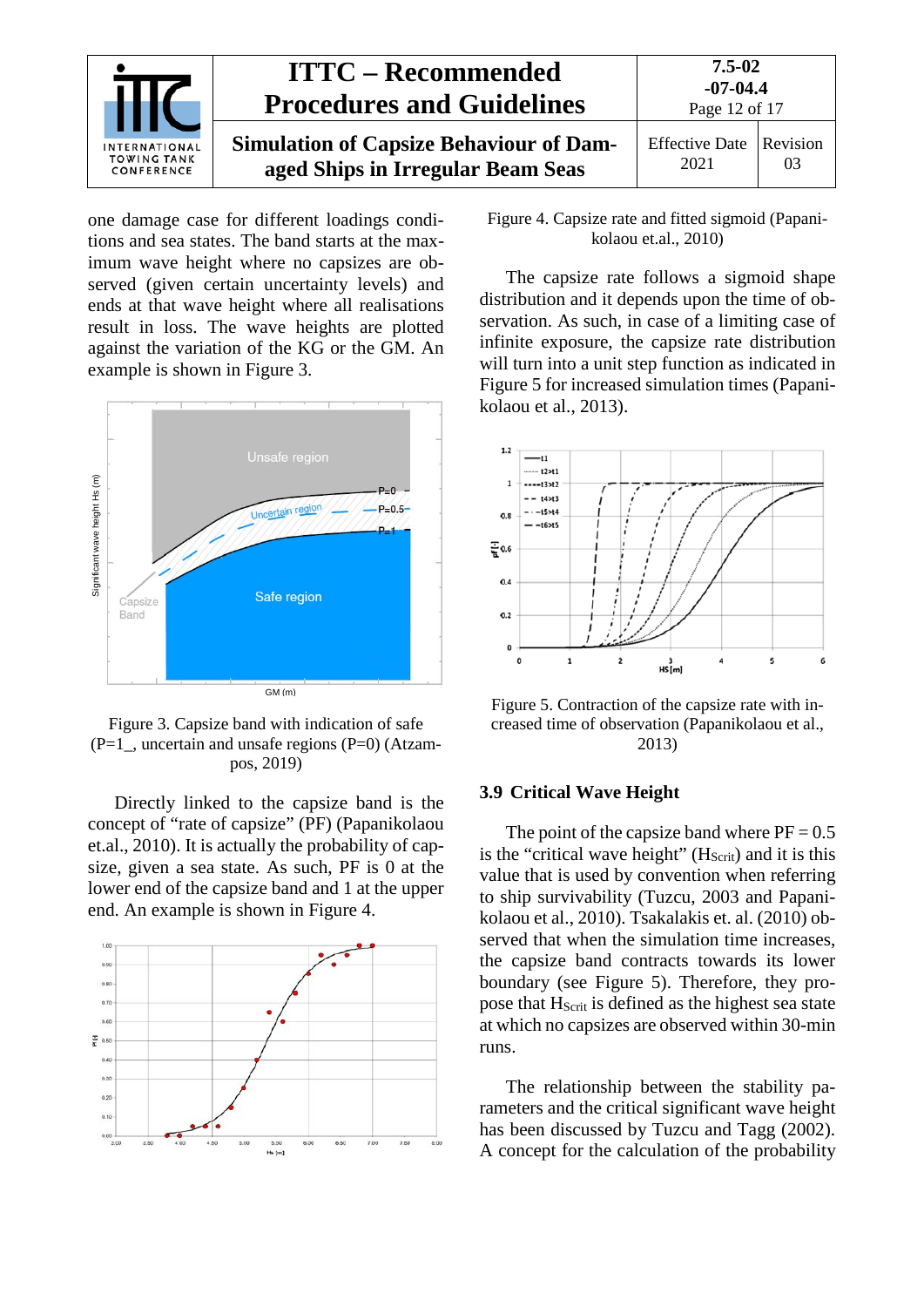

of survival, defined in SOLAS Ch. II-1 Regulation 7-2 as s-factor, is based on  $H<sub>Scrit</sub>$ . It was proposed in the HARDER project (Tuzcu, 2003) according to the following formulation.

$$
H_{\text{Scrit}} = 4 \frac{G Z_{\text{max}} R \text{ang} e}{0.12} = 4s^4 \Leftrightarrow s = \left(\frac{H_{\text{Scrit}}}{4}\right)^{0.25} \tag{10}
$$

The coefficients of 0.12 meters and 16 degrees resulted from regression analysis and they are referred in SOLAS as targeting values TGZmax and TRange respectively.

#### <span id="page-12-0"></span>**3.10Time to Capsize**

A significant output from the time domain simulations is the so-called "time to capsize" (TTC). Several researchers have proposed notions such as "survival time" (Jasionowski, 1999) or "time to sink" (Veer et al., 2002). Jasionowski et al. (2002) proposed the consideration of individual waves or groups as an integral element of the capsizing process. The capsize event is identified from the presence on the incidence of the critical groups. TTC is then calculated by the statistical analysis on the results. Veer et al., (2002) referred to the time required to reach specific SOLAS static criteria such as maximum roll of 30deg, mean roll angle of 20deg within 3 min and mean roll angle of 12deg. Spanos et al. (2007) differentiate between TTC and the "time to ship loss" that corresponds to the loss of adequate floatability or stability. Valanto (2006) proposed alternatively the term "time to flood" representing the time from the initiation of the water ingress and the steady state ensuing progressive flooding.

Atzampos (2019) underlines that TTC is fundamentally linked to the  $H<sub>Scrit</sub>$  concept since it forms a boundary below which it is unlikely to observe capsizes. That conceptually forms an asymptote of the TTC distribution. Generally, TTC will decrease with the increase of the encountered wave height. Therefore, the TTC is inversely proportional to the difference between H<sub>Scrit</sub> and the actual sea state.

#### <span id="page-12-1"></span>**3.11Documentation of simulations**

The main simulation results should be presented as capsizing probabilities in irregular seas. They should be a function of the main ship characteristics and operational and environmental parameters. The number of simulation runs and their duration should be documented.

The report should also contain the following (where applicable):

- Loading condition, damage opening and internal arrangement. External configuration details including appendages.
- Differences in predicted and expected hydrostatics should be reported.
- A description of the capsizing modes identified.
- Ship condition information including  $\overline{GZ}$ curves with and without flood water at equilibrium condition.
- Roll decay simulation time series and derived coefficients.
- Wave spectrum and wave characteristics.
- Initial conditions.
- Statistical analysis of the time series of wave elevation and ship motions in 6 degrees of freedom.
- Capsize Band and Rate analysis for critical damage scenarios
- Time to Capsize calculation for each critical scenario
- HScrit and corresponding s-factor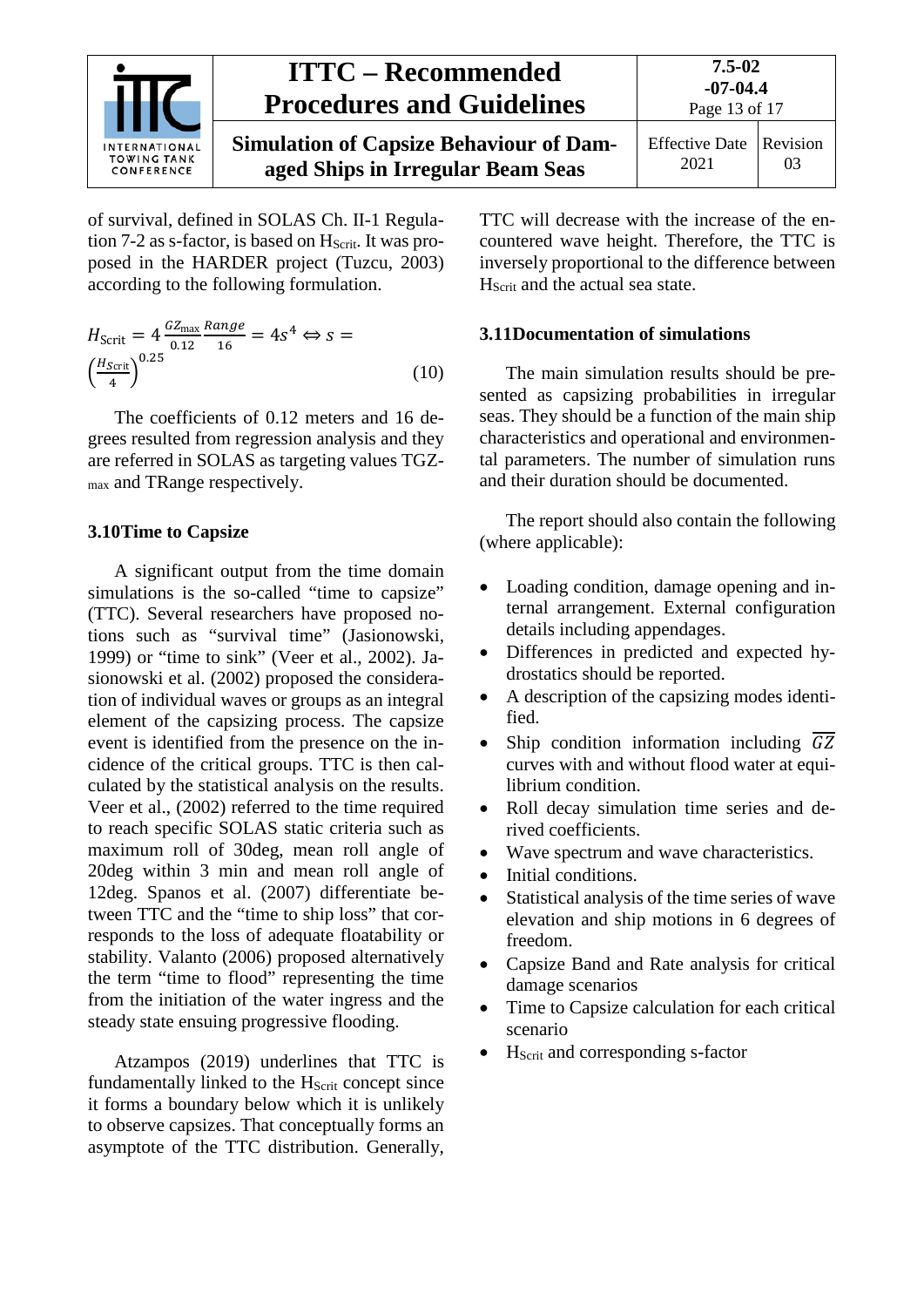

#### <span id="page-13-0"></span>**4. VALIDATION**

In absence of specific model test data, the cases described below can be used for validation purposes.

Papanikolaou and Spanos (2004, 2008) presented results of the 24th ITTC and SAFEDOR project benchmark studies on the numerical prediction of damaged RoPax ships stability in waves in comparison to model experiments.

In van Walree (2007) and Ruponen (2006) benchmark model tests are described that can be used for validation. The case considered is a barge with small damage openings. Detailed experimental data are available.

Further validation data for these two cases is presented by Corrigan (2010).

Cho *et al.* (2009) present experimental results for a damaged cruise ship at calm water and in waves. Detailed data are available at the Stability in Waves committee.

Macfarlane *et al.* (2010) describe damage model tests on a destroyer with large openings. Special attention is paid to the transient roll immediately after the occurrence of the damage.

Begovic et al. (2013) presents a study on the experimental of motions for the well-known 5415 frigate hull in intact and damaged conditions. The experimental campaign is conducted for two models, 1/100 and 1/51 scale, at zero speed in head, beam and quartering seas. All experimental results for 1/51 model are presented as 1st and 2nd order RAO. The results show the changes in motion responses when a ship hull is in damaged condition. Furthermore, they highlight the model scale effects and demonstrate the comparisons between the tests in which the model may freely drift and those in which the mean position of the model is restrained. For damaged ship in free drift tests the damage opening orientation is varied and its effect on RAO and free drift velocity is commented. Gu et al. (2018) conduct a similar test, comparing experimental (using the 1/51 scale model) with CFD results. They investigate the impact of ingress and egress of floodwater and the interaction between the ship behaviour and water surface effect have on the ship motions and loads acting on the ship.

Manderbacka T. et al. (2015) conducted roll decay tests for one flooded compartment and transient abrupt flooding test for the box shaped barge model. The tests were conducted to obtain information on the flooding process for the development of numerical tools and to provide validation data. Propagation of the flooding water inside the compartment, at a dam-break type abrupt flooding, was studied by tracking the surface of the flooded water. The internal layouts of the flooded compartment on the roll damping and roll motions has been analysed based on the measurements.

Ruth et al. (2019) present the opportunities and challenges of using CFD for simulating the damage stability of cruise ships in waves, based on the experience gained in the joint industry project eSAFE.

#### <span id="page-13-1"></span>**5. REFERENCES**

- Atzampos, G., "Direct Survivability Assessment of Passenger Ships", Ph. D. Thesis, University of Strathclyde, 2019.
- Begovic E., Mortola G., Incecik A., Day A.H., 2013, "Experimental assessment of intact and damaged ship motions in head, beam and quartering seas", Ocean Engineering, 72: 209-226.
- Blendermann, W., "Parameter identification of wind loads on ships", Journal of Wind Engineering and Industrial Aerodynamics, Vol. 51, pp. 339-351, 1994.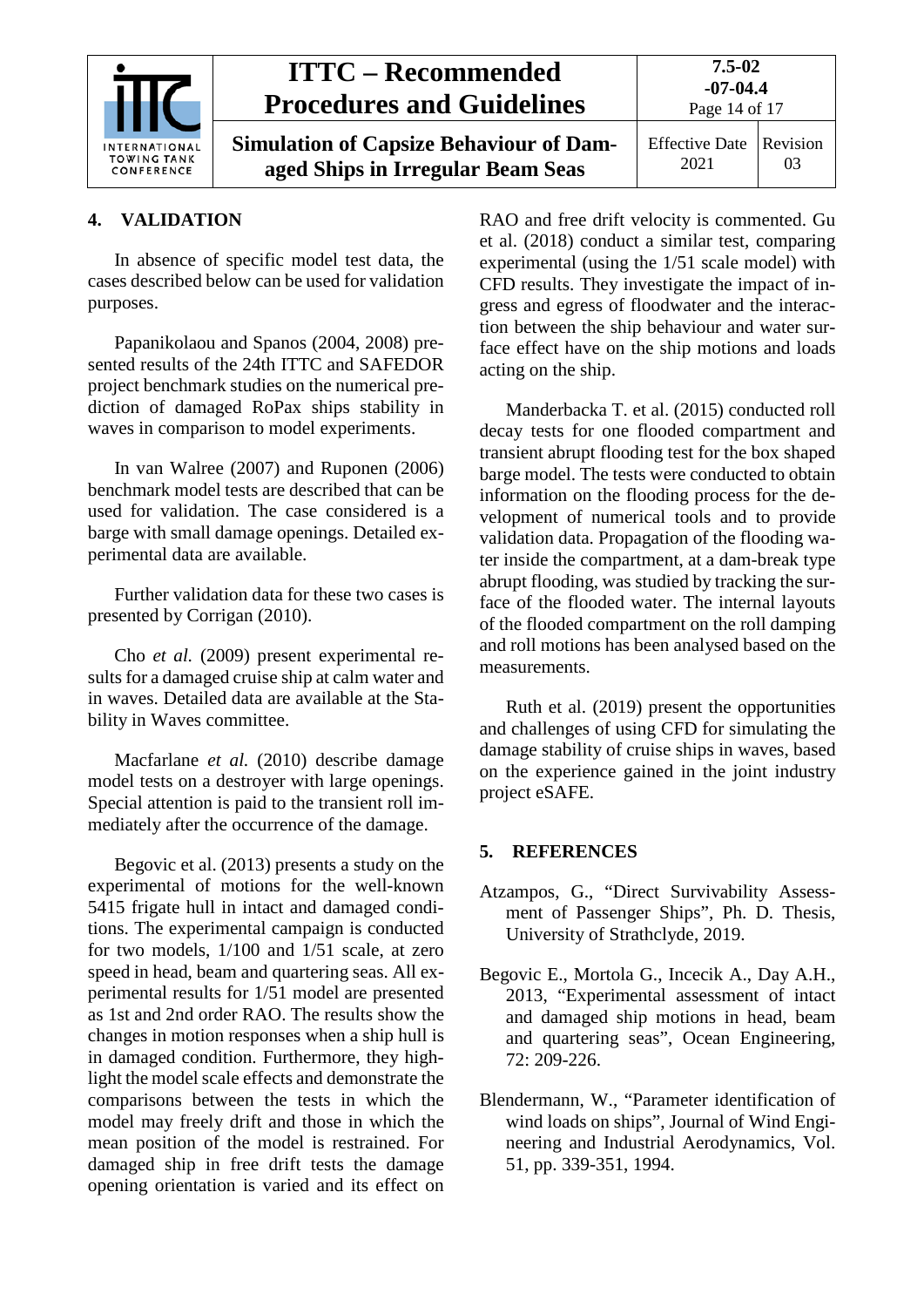

## **ITTC – Recommended Procedures and Guidelines**

**Simulation of Capsize Behaviour of Damaged Ships in Irregular Beam Seas**

Effective Date 2021 Revision 03

- Cho S.K., Hong S.Y., Kyoung J.H., "The Numerical Study on the Coupled Dynamics of Ship Motion and Flooding Water", Proc. STAB 2006, Rio de Janeiro, pp. 599-605, 2006.
- Cho S. K., Sung H., Nam B., Hong S. and Kim K., "Experimental Study on Flooding of a Cruiser in Waves", Proc. STAB 2009, St. Petersburg, pp. 233-243, 2009.
- Chodankar, D., "Inflatable Airbag Systems to Improve Ship's Attained Subdivision Index", SNAME Maritime Convention 2016, Bellevue, Washington, USA, 2016.
- Chorin, A.J., Random Choice Solution of Hyperbolic Systems, Journal of Computational Physics 22, 517-533, 1976.
- Corrigan P., "Flooding simulations of ITTC and Safedor benchmark test cases using CRS Shipsurv software", Proc. 11<sup>th</sup> International Ship Stability Workshop ISSW 2010, Wageningen, pp. 238-245, 2010.
- Dillingham, J., Motion Studies of a Vessel with Water on Deck, Marine Technology, Vol. 18 No. 1, 1981.
- Fujiwara T., "Estimation of Wind Force and Moments Acting on Ships", Journal of the Society of Naval Architects of Japan, Vol. 183, 1998.
- Gao, Z., Gao, Q., Vassalos, D., 2011. Numerical study of damaged ship motion in waves. Proc. ISSW 2011, pp. 257–261.
- Glimm, J., Solutions in the Large for Nonlinear Hyperbolic Systems of Equations, Comm. Pure Appl. Math. 18, p. 697-715, 1965.
- Gu. Y., Day, A., Boulougouris, E., and Dai, S., "Experimental investigation on stability of intact and damaged combatant ship in a

beam sea", Ships and Offshore Structures, 13, 2018.

- HSC Code: International Code of Safety for High-Speed Craft, Published by IMO, London, 2000.
- Isherwood R.M., "Wind resistance of merchant ships". Transactions Royal Institution of Naval Architects, Vol. 114, pp.327–338, 1972.
- ITTC, "The Specialist Committee on Stability in Waves: Final Report and Recommendations to the  $27<sup>th</sup> TTTC$ ", Proc.  $27<sup>th</sup> TTTC$ , Copenhagen, Denmark, 2014.
- Jasionowski, A., Dodworth, K. & Vassalos, D., "Proposal of passenger survival-based criteria for ro-ro vessels". International Shipbuilding Progress, Vol. 46, 1999.
- Jasionowski, A., Vassalos, D. & Guarin, L., "Time-Based survival criteria for passenger ro-ro vessels". Proceedings of the 6th International Ship Stability Workshop, New York. Webb, 2002.
- Katayama, T., Ikeda, Y. 2005. An Experimental Study of Fundamental Characteristics of Inflow Velocity from Damaged Opening, Proceedings of the 8th International Ship Stability Workshop, Istanbul, Turkey, 6-7. October 2005.
- Lee, G. J. "Moment of Inertia of Liquid in a Tank", Int. J. of Naval Architecture and Ocean Engineering, Vol. 6, No. 1, pp. 132– 150, 2014.
- Macfarlane, G.J, Renilson, M.R. and Turner, T., "The Transient Effects of Flood Water on a Warship in Calm Water Immediately Following Damage", Transactions RINA, International Journal of Maritime Engineering, Vol. 152, Part A4, 2010.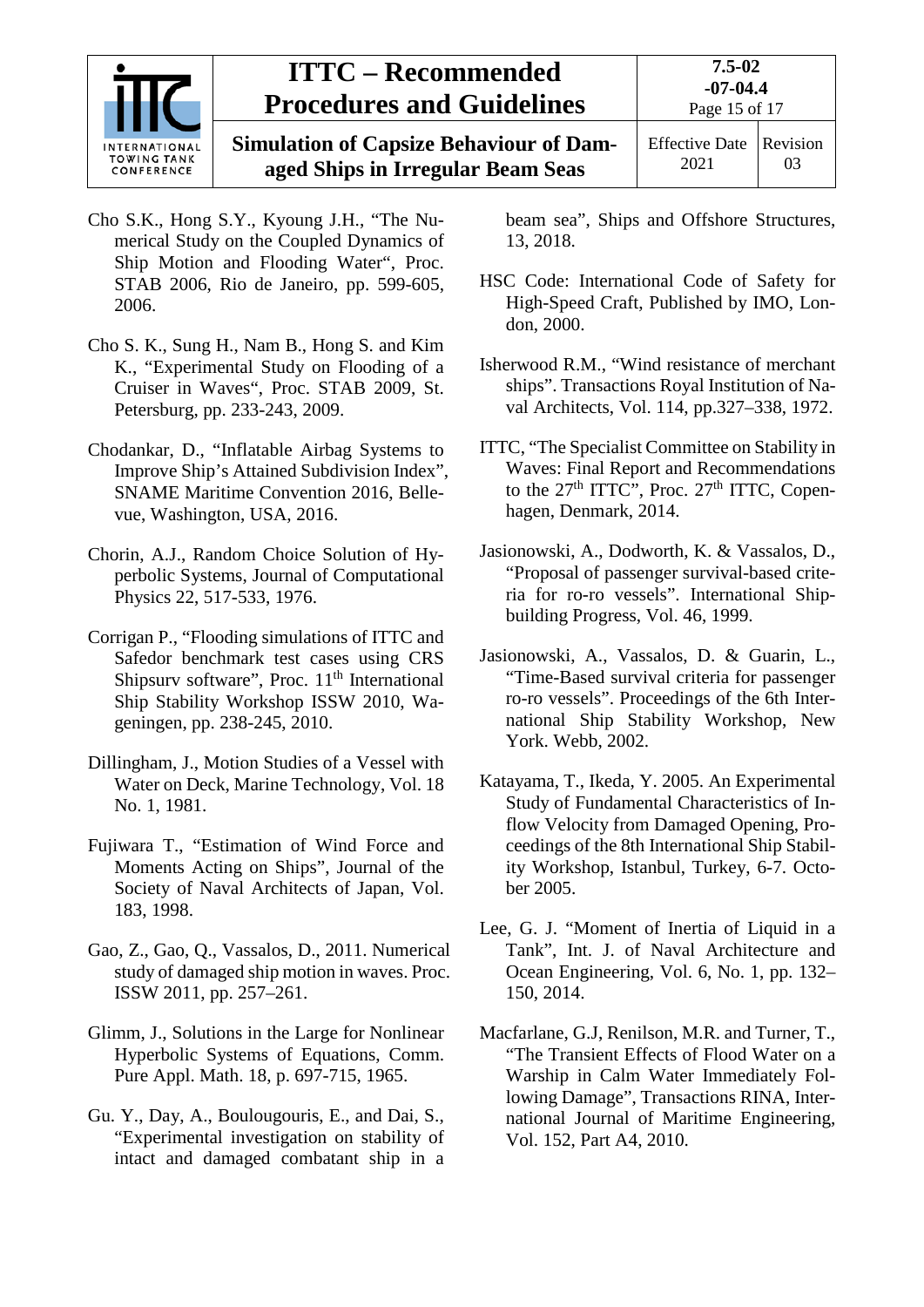

## **ITTC – Recommended Procedures and Guidelines**

**Simulation of Capsize Behaviour of Damaged Ships in Irregular Beam Seas**

- Manderbacka T., Ruponen P., Kulovesi J., Matusiak J., 2015, "Model experiments of the transient response to flooding of the box shaped barge", Journal of Fluids and Structures, Vol. 57, 127-143
- Maritime Safety Committee, publication MSC.194(80), International Maritime Organisation, 2005.
- Maritime Safety Committee, publication MSC.141(76), International Maritime Organisation, 2002.
- Papanikolaou A., Mains C., Rusaas S., Szalek R., Tsakalakis N., Vassalos D., Zaraphonitis G., "GOALDS – Goal Based Damage Stability", Proceedings of the 11th International Ship Stability Workshop, ISSW2010, Wageningen, The Netherlands, 2010.
- Papanikolaou A., Zaraphonitis G., Spanos D., Boulougouris E. and Eliopoulou E., "Investigation into the capsizing of damaged Ro-Ro passenger Ships in Waves", Proceedings of the 7<sup>th</sup> International Conference On Stability of Ships & Ocean Vehicles, STAB2000, Australia, Tasmania, 2000.
- Papanikolaou, A, and Spanos, D., "On the Modeling of Floodwater Dynamics and its Effects on Ship Motion", Proc 6th Int Ship Stability Workshop, Webb Institute, New York, USA. October, 2002
- Papanikolaou, A., Spanos, D., "24th ITTC Benchmark Study on the Numerical Prediction of Damage Ship Stability in Waves – Preliminary Analysis of Results", Proc. 7<sup>th</sup> Int. Workshop on Stability and Operational Safety of Ships, Shanghai, November 2004
- Papanikolaou, A. and Spanos, D., "Validation of Numerical Codes for the Prediction of the Motions and Flooding of Damaged Ships in

Waves", SAFEDOR International Benchmark Study, Proc. 10th Int. Workshop on Ship Stability, Dajeon-Seoul, March 2008

- Ruponen P., "Progressive Flooding of a Damaged Passenger Ship", Ph. D. Thesis, Helsinki University of Technology, 2007.
- Ruponen P., "Model tests for the Progressive Flooding of a Box-Shaped Barge", Report M-292, Helsinki University of Technology, 2006.
- Ruth, E., Olufsen, O. and Rognebakke, O., "CFD in damage stability", Proc. 17th Int. Workshop on Ship Stability, Helsinki, Finland, 2019.
- Sarchin, T.H. and Goldberg, L.L., "Stability and Buoyancy Criteria for US Naval Surface Ships", Transactions SNAME, 1962.
- Söding, H. (1982) Leckstabilität im Seegang. Institut für Schiffbau der Universität Hamburg, Bericht Nr. 429, Hamburg.
- Sommerfeld A., "Mechanics, Lectures on Theoretical Physics vol. 1" (New York: Academic Press Inc.), 1952.
- Spanos D. and Papanikolaou A., "On The Time to Capsize", Proc. 9<sup>th</sup> Int. Workshop on Ship Stability, Hamburg, Germany, 2007.
- Spanos D., Papanikolaou A. and Zaraphonitis G., "On a 6-DOF Mathematical Model for the Simulation of Ship Capsize in Waves",<br>Proc. 8<sup>th</sup> International Conference Proc.  $8<sup>th</sup>$  International Conference IMAM'97, Istanbul, 1997.
- Spanos D.A. and Papanikolaou A., "Benchmark Study on Numerical Codes for the Prediction of the Motions and Flooding of Damaged Ships in Waves", Report SAFEDOR-R-7.3.4-2008-05-31.NTUA.rev-0, 2008.